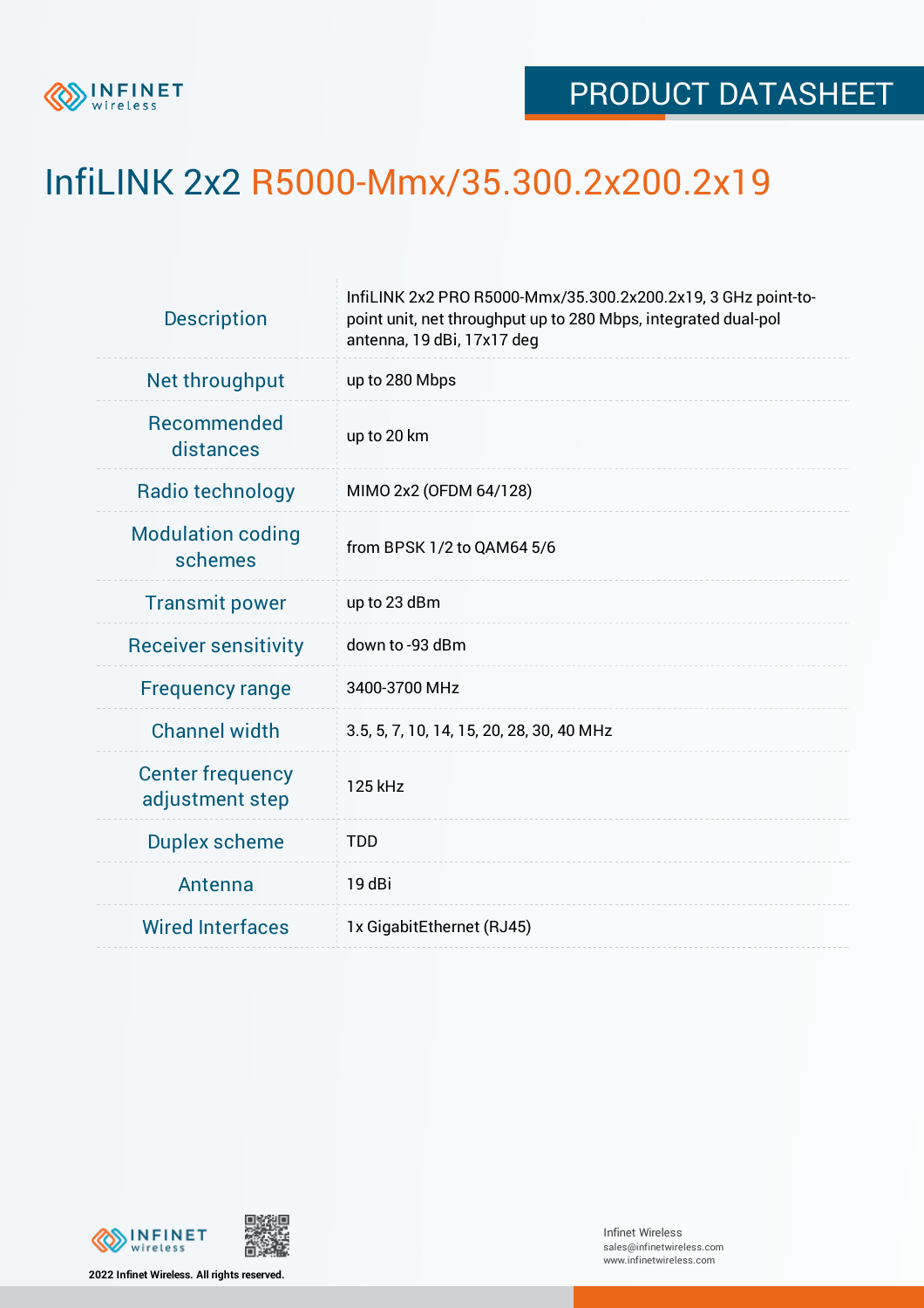

## PRODUCT DATASHEET

## InfiLINK 2x2 R5000-Mmx/35.300.2x200.2x19

| Consumption                | up to 20 W                                                                                                                                                                                                                                                                                                                 |                            |                       |                          |              |                 |  |  |
|----------------------------|----------------------------------------------------------------------------------------------------------------------------------------------------------------------------------------------------------------------------------------------------------------------------------------------------------------------------|----------------------------|-----------------------|--------------------------|--------------|-----------------|--|--|
| <b>Power options</b>       | 110-240 VAC @ 50/60 Hz, ±4356 VDC                                                                                                                                                                                                                                                                                          |                            |                       |                          |              |                 |  |  |
| <b>Outdoor Unit (ODU)</b>  | 305 x 305 x 81 mm, 2.9 kg                                                                                                                                                                                                                                                                                                  |                            |                       |                          |              |                 |  |  |
|                            |                                                                                                                                                                                                                                                                                                                            |                            |                       |                          |              |                 |  |  |
| <b>Part Number Options</b> | Prefix<br>R5000-<br><b>Mmx</b>                                                                                                                                                                                                                                                                                             | Freq.<br><b>Band</b><br>35 | <b>Bitrate</b><br>300 | Output<br>Power<br>2x200 | Ant.<br>2x19 | Capacity<br>300 |  |  |
| <b>Part Number Example</b> | R5000-Mmx/35.300.2x200.2x19                                                                                                                                                                                                                                                                                                |                            |                       |                          |              |                 |  |  |
| <b>Packing List</b>        | - Outdoor unit R5000-Mmx/35.300.2x200.2x19 - 1 pcs.<br>- Power Supply IDU-BS-G - 1 pcs.<br>- Power Cord - 1 pcs.<br>- Connector - 1 pcs.<br>- Standard RJ-45 connector - 1 pcs.<br>- Shielded RJ-45 connector - 1 pcs.<br>- RJ-45 Plug Cap - 1 pcs.<br>- MONT-KIT-85 Mounting kit - 1 pcs.<br>- Quick Start Guide - 1 pcs. |                            |                       |                          |              |                 |  |  |



**2022 Infinet Wireless. All rights reserved.**

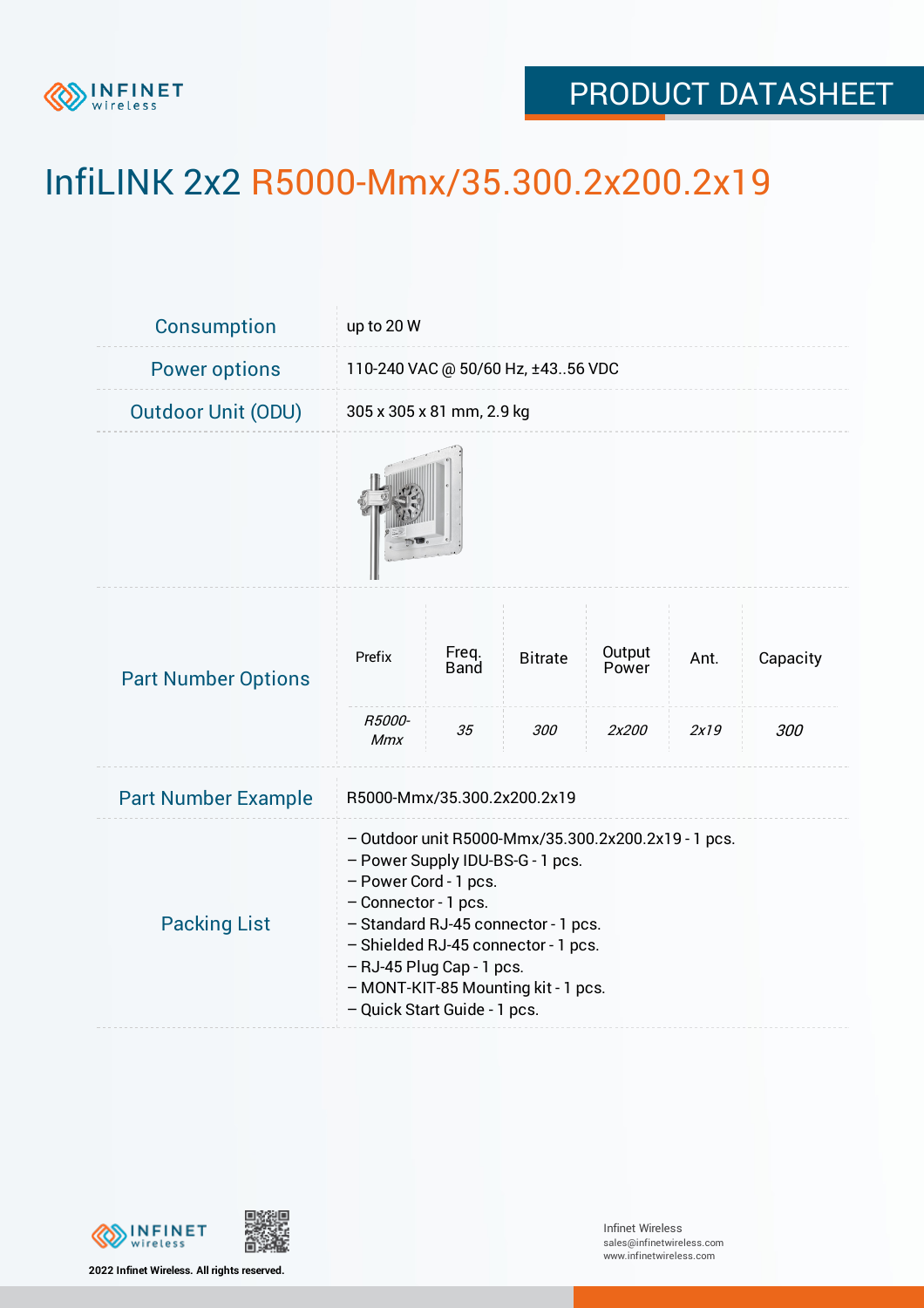

## PRODUCT DATASHEET

# InfiLINK 2x2 R5000-Mmx/35.300.2x200.2x19

### Features

#### **RADIO**

- **Voice/RTP Aware Superpacketing**
- **DFS**
- **Automatic Bitrate Control** Þ
- Þ **Automatic Transmit Power Control**
- ь **TDD synchronization using AUX-ODU-SYNC (excluding Smn/Lmn)**
- **Spectrum Analyzer mode** ۰
- **Channel testing tools** ١

#### **NETWORKING**

- **Ethernet-over-IP and IP-over-IP tunneling**
- **ARP protocol support** ٠
- ۱ **MAC/IP filtering**
- Þ **Full-fledged 2nd layer switch**
- Þ **RIPv2 / OSPFv2 /static routing**
- **L2/L3 Firewall** Þ
- **NAT (multipool, H.323-aware)** Þ
- Þ **DHCP client/server/relay**

#### **MANAGEMENT FEATURES**

- **Various Management Protocols: HTTP, HTTPS, Telnet, SSH, SNMP v1/2c/3 (MIB-II and proprietary MIBs)**
- **Graphical User Interface**
- **LED Indication: power status, wireless and wired link status, signal level**
- **Antenna alignment tool**
- ٠ **Automatic software update**
- **Online monitoring with proprietary EMS InfiMONITOR.**

#### **QUALITY-OF-SERVICE**

- **17 priority queues**
- **IEEE 802.1p support**
- **IP TOS / DiffServ support**
- ٠ **Full voice support**
- **Traffic limiting (absolute, relative, mixed)** ٠
- **Traffic redirection**